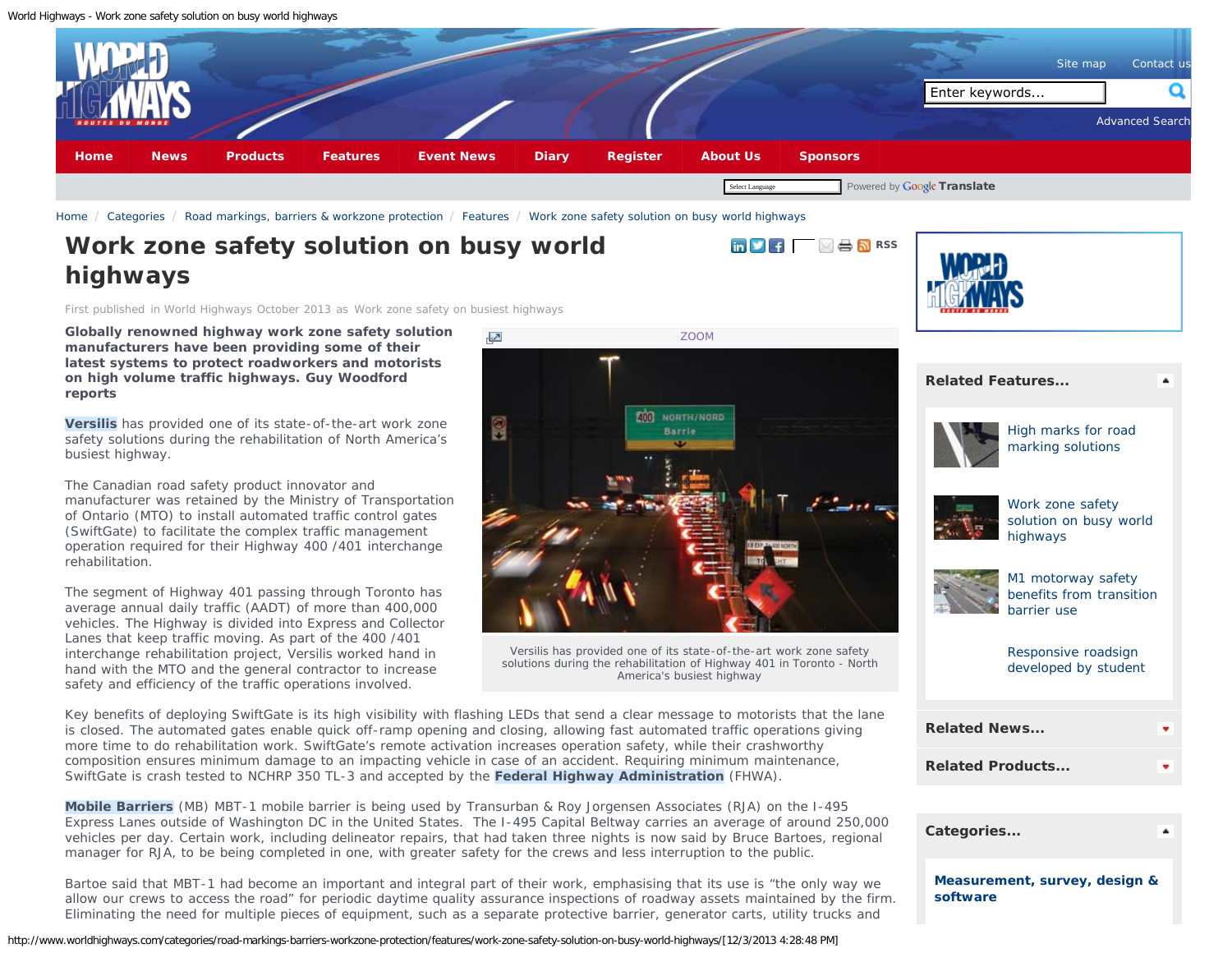#### World Highways - Work zone safety solution on busy world highways

flatbeds for supplies, the MBT-1 is said by MB to provide effective protection while allowing crews to work efficiently down the road with minimal interruption to passing traffic.



Mobile Barriers multiple award-winning MBT-1 mobile barrier is being used on the I-495 Express Lane outside Washington D.C, in the US

Also protecting against debris entering the work zone area or the roadway while traffic is moving, the MBT-1 is said by MB to work equally well for lane closures and for shoulder closures. It is said to help reduce distraction and glare, keeps more lanes open, and allows more uniform speeds during work repair hours. The 1.52m height of the MBT-1 mobile barrier prevents drivers seeing inside a work zone, preventing work zone traffic incidents.

As Bartoe stresses, safety is a number one priority, "It's a challenge day and night – 24x7. During the day, there is heavy traffic. At night, there are a disproportionate number of impaired drivers. Use of the barrier helps not only while the crews are out there, but to the extent they can quickly pull in and do what they need to in one night, they are less exposed and the public is less impacted. There's no better way to reduce work zone incidents and congestion than to complete the work the first night and open the road the other 66% of the time."

Bartoe said traffic on the I-495 Express Lanes increased 38%

for the quarter ended in June [2013], and the speed limit was increased in July [2013] from 88—104kph. "While these gains may not be directly attributable to use of the barrier, we like to think MBT-1 is helping, while keeping workers safer with less impact on passing traffic," he added.

A winner of innovation awards from the **IRF**, ARTBA and ATSSA, the company's MBT-1 mobile barrier last month had the further honour of being one of four innovations featured during the opening plenary 'Lions' Den' session of the Transportation Association of Canada's Annual Transportation Conference (TAC-ATC).

Often, traffic control companies are faced with creating a simple, efficient traffic pattern in busy, cramped construction zones.

These zones can be difficult to maintain, and repairing crash cushions can become a potential hazard to workers. Similar challenges were faced by Superior Traffic Control-Memphis (STC) of Tennessee in the United States, during a widening project on the I-240.

STC was awarded a contract that required the installation of 19 portable attenuators in various locations to shield openings in the project's barrier wall. Several were to be placed at potentially hazardous locations where frequent impacts had been reported. Entrance and exit ramps also posed concerns to STC due to limited sight and merging distances for traffic.

 $\mathbb{Z}$ 

All of these situations created a heightened awareness for STC's employees when maintaining and repairing the existing attenuators as they became damaged. The maintenance was continuous, as numerous attenuators were hit multiple times within the first six months of the project.

Damaged units, cost of repairs and, most importantly, the proximity of STC's workers to traffic flow during maintenance became issues for the contractor, and they began to look for an alternative product to place in these locations. STC looked for an attenuator with a minimal footprint that had the potential to have high residual capacity when impacted under NCHRP 350 criteria. They chose **Trinity Highway Products** (THP) React 350 II.

When impacted within the parameters established by NCHRP

[ZOOM](http://www.worldhighways.com/EasysiteWeb/getresource.axd?AssetID=90737&type=custom&servicetype=Inline&customSizeId=16)

**[Earthmoving & excavation](http://www.worldhighways.com/categories/earthmoving-excavation/)**

**[Concrete paving, compaction &](http://www.worldhighways.com/categories/concrete-paving-compaction-testing/) [testing](http://www.worldhighways.com/categories/concrete-paving-compaction-testing/)**

**[In-situ recycling of pavements](http://www.worldhighways.com/categories/in-situ-recycling-of-pavements/)**

**[Materials production & supply](http://www.worldhighways.com/categories/materials-production-supply/)**

**[Maintenance & utility](http://www.worldhighways.com/categories/maintenance-utility/)**

**[Auctions, equipment supply,](http://www.worldhighways.com/categories/auctions-equipment-supply-servicing-finance/) [servicing & finance](http://www.worldhighways.com/categories/auctions-equipment-supply-servicing-finance/)**

**[Engines, components &](http://www.worldhighways.com/categories/engines-components-wearparts/) [wearparts](http://www.worldhighways.com/categories/engines-components-wearparts/)**

**[Road & highway structures](http://www.worldhighways.com/categories/road-highway-structures/)**

**[Road markings, barriers &](http://www.worldhighways.com/categories/road-markings-barriers-workzone-protection/) [workzone protection](http://www.worldhighways.com/categories/road-markings-barriers-workzone-protection/)**

**[Traffic focus & highway](http://www.worldhighways.com/categories/traffic-focus-highway-management/) [management](http://www.worldhighways.com/categories/traffic-focus-highway-management/)**

**[Asphalt paving, compaction &](http://www.worldhighways.com/categories/asphalt-paving-compaction-testing/) [testing](http://www.worldhighways.com/categories/asphalt-paving-compaction-testing/)**

**[Sections...](#page-0-0)**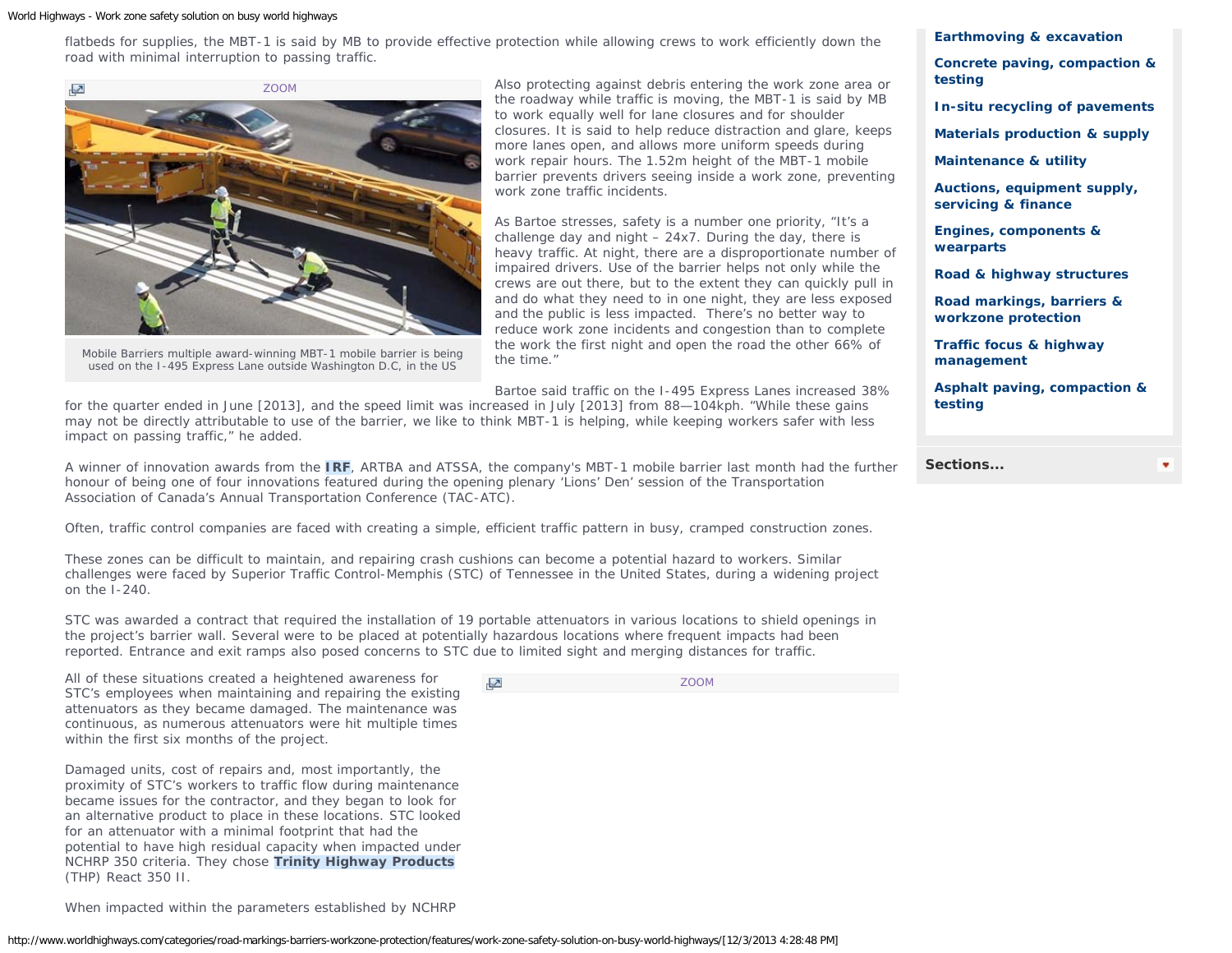

350, the React 350 II is said by THP to have the potential to sustain multiple hits before requiring repair or service, and the recently introduced unit has a footprint 2.74m shorter than its predecessor, the React 350.

The React 350 II was installed by STC in a location that had sustained the most repetitive hits. This particular attenuator was impacted multiple times, and after close inspection after each impact, STC was said to be pleased to discover that no repairs or adjustments were necessary. Rebecca Wood, president of STC, said, "Not only did it maintain a safe work

Trinity Highway Product's (THP) React 350 II attenuator has been deployed by Superior Traffic Control-Memphis (STC) during a widening project on the I-240 in Tennessee, US

zone by absorbing minor hits without exposing the project to the downtime required in repairing traditional units, it saved us time, labour and exposure because we were not repairing the it over and over again, as we had with the traditional product."

Throughout the duration of the project, STC said that the unit saved the company thousands of dollars in repair and labour costs in just half a year's time. Because of the initial savings as well as the improved worker environment, they installed a second unit on the I-240 widening project.

Highway agencies and municipalities also face the challenge of repairing and maintaining permanent roadside devices installed in potentially high-impact locations. THP says that recognising the value of crash cushions that have the potential to sustain multiple impacts before requiring repair or service can be a helpful tool for managing limited budgets.

## **Companies in this article**

| <b>Federal Highway Administration</b>            | <b>Trinity Highway Products</b> |
|--------------------------------------------------|---------------------------------|
| www.FHWA.dot.gov                                 | www.HighwayGuardrail.com        |
| <b>IRF</b>                                       | <b>Versilis</b>                 |
| www.IRFnet.org                                   | www.Versilis.com                |
| <b>Mobile Barriers</b><br>www.MobileBarriers.com |                                 |